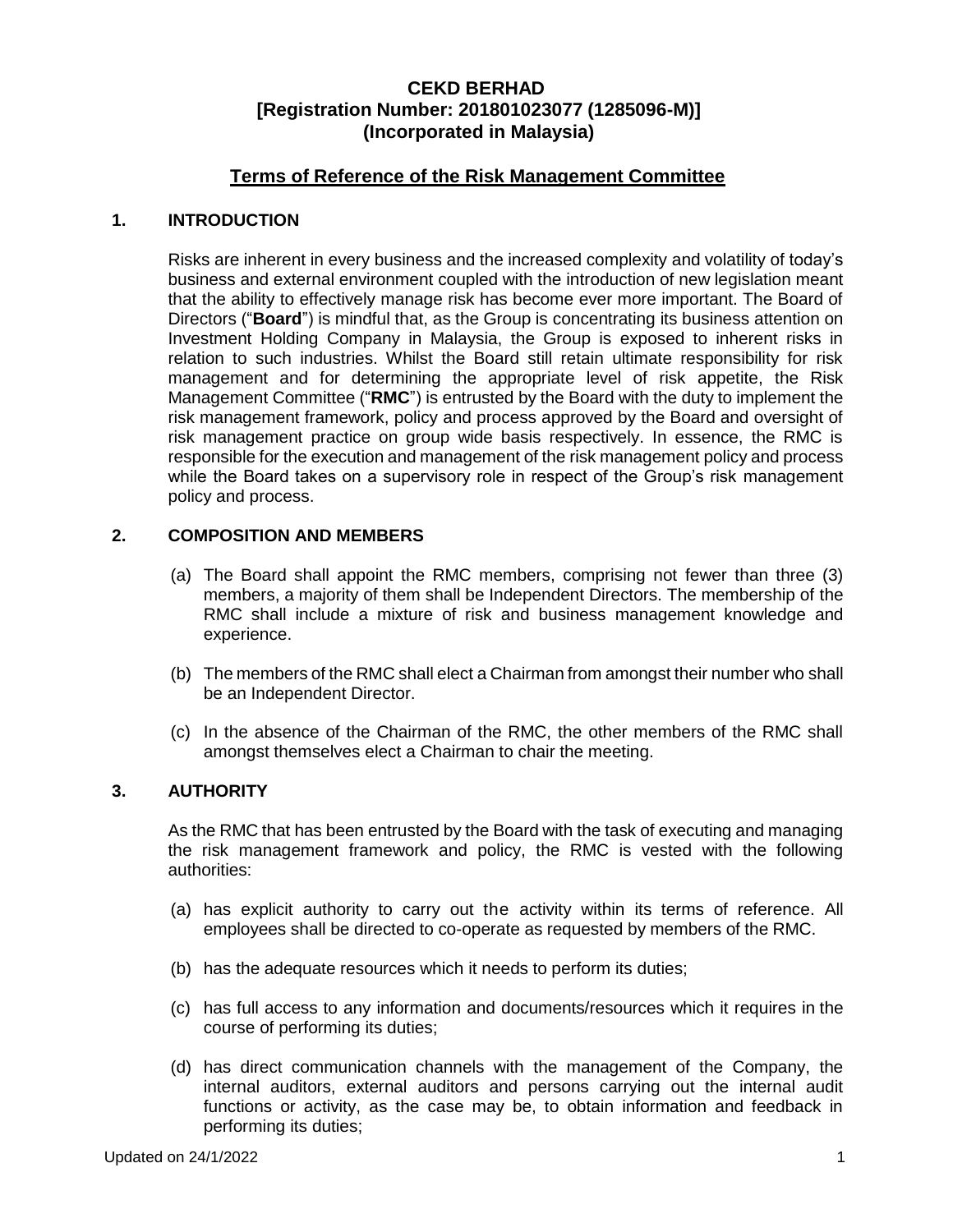## **Terms of Reference of the Risk Management Committee**

- (e) to obtain the services and/or advice of the external professional and to secure the attendance of outsiders with relevant experience and expertise, if necessary, at the expense of the Group in carrying out its duties;
- (f) can seek information directly from the Group's employees or external party, including the Group's auditors and other professional advisers.

#### **4. DUTIES AND RESPONSIBILITIES**

The duties and responsibilities of the RMC are as follows:

- (a) To oversee and recommend the risk management strategies and policies and risk tolerance levels for the Board's approval;
- (b) To ensure that the risk management framework and policy are embedded in and functions effectively throughout the Group and is within the parameters established by the Board and to ensure that the risk management framework is based on an internationally recognised risk management framework;
- (c) To conduct an annual review and periodic testing of the risk management framework;
- (d) To identify and measure the potential risks and to formulate mitigation action plan(s) to manage and monitor the risks identified within the risk appetite of the Group;
- (e) To review the effectiveness of the enterprise risk management of the Group to ensure that the key risk registers and the risk dashboard of the Group compiled therefrom to the Board on a periodical basis (at least annually) or in a timely manner if there are any changes in internal business processes, business strategies or external environment;
- (f) To provide awareness and education on risk management to all levels of the Group;
- (g) To ensure infrastructure, resources and systems are in place for risk management i.e. ensuring that the staff responsible for implementing risk management systems perform those duties independently of the Group's risk-taking activities;
- (h) To ensure adequate resources are maintained in order to carry out its functions and responsibilities;
- (i) To perform risk identification and assessment in relation to major asset/business acquisition or divestment or business diversification or business consolidation and to report the results of the assessment to the Board for strategic decision making;
- (j) To perform risk identification and assessment in relation to the sustainability issues relevant to the Company including health and safety, data governance and privacy as well as climate-related risks;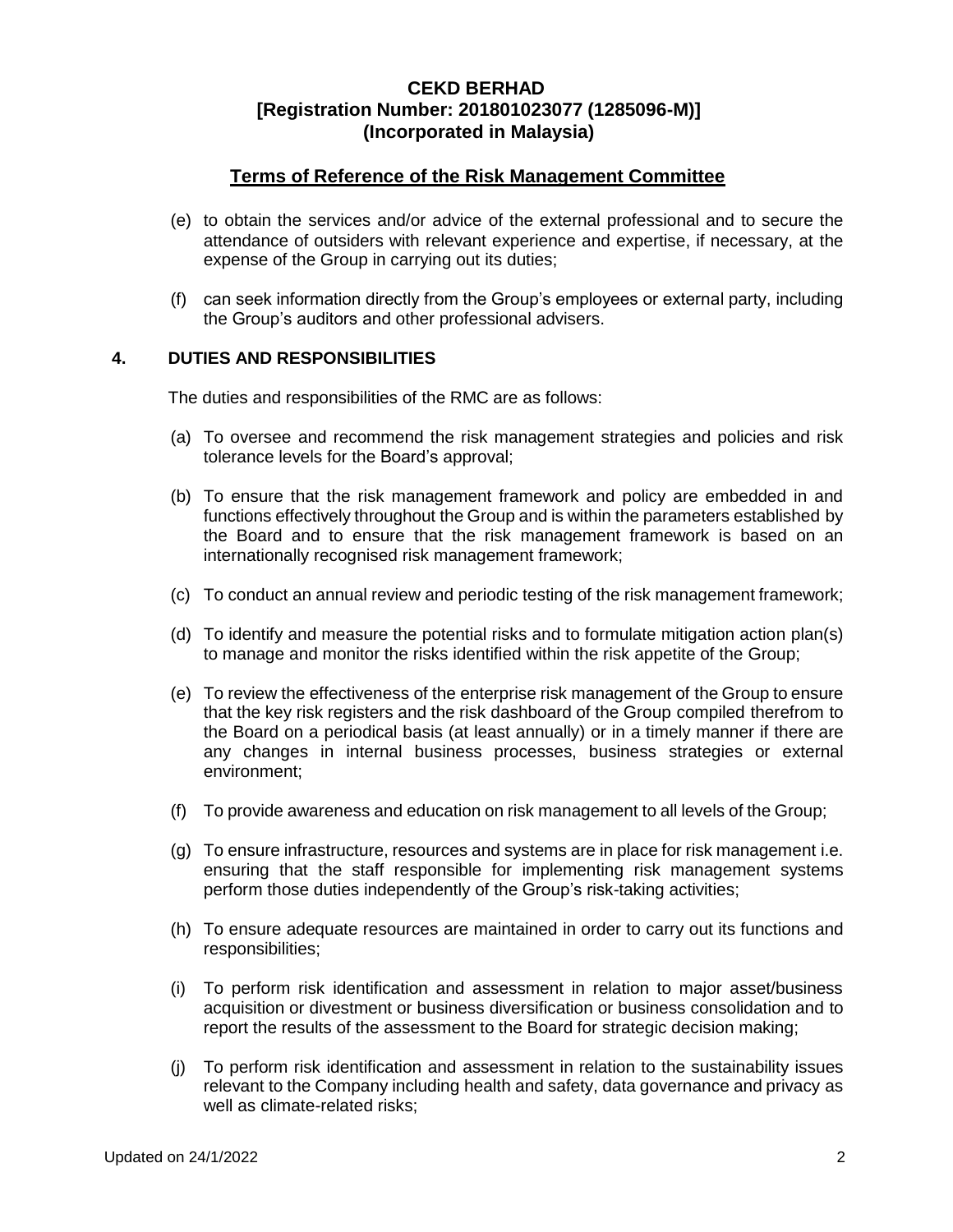## **Terms of Reference of the Risk Management Committee**

- (k) To review the statements to be included in the Annual Report concerning internal controls and risk management;
- (l) To review the effectiveness of the Group's risk management systems; and recommend, as appropriate, for the Board's endorsement of the Statement on Risk Management and Internal Control to be included in the Company's annual report;
- (m) To consider and examine such other matters as the Committee considers appropriate; and
- (n) To consider other matters as defined by the Board.

#### **5. RETIREMENT AND RESIGNATION**

If any member of the RMC retires, re-designates, resigns, dies, or for any reason ceases to be a member or Chairman resulting in non-compliance with Clauses 2(a) above, the Board and the members of the RMC shall within three (3) months of the event appoint/elect such new member(s) or Chairman as may be required to fill the vacancy.

#### **6. MEETINGS OF THE COMMITTEE**

- (a) The RMC shall meet at least two (2) times in each financial year. The quorum for a meeting shall be at least two (2) members of the RMC.
- (b) The Chairman of the RMC may call for a meeting as and when required with reasonable notice as the RMC members deem fit (preferably 7 days' notice with agenda of matters to be discussed) unless the RMC waives such requirement.
- (c) The RMC may invite any non-member and external professionals who the RMC thinks fit and proper to attend its meeting to assist in its deliberations and resolutions of matters raised.
- (d) The RMC may participate in a meeting of the Committee by means of conference telephone, conference videophone or any similar or other communication equipment of which all persons participating in the meeting can hear each other. Such participation in a meeting shall constitute presence in person atsuch meeting;
- (e) Questions arising at any meeting of the RMC shall be decided by a majority of votes of the members present, and in the case of equality of votes, the Chairman of the RMC shall have a second or casting vote.
- (f) A resolution in writing signed or approved by facsimile, letter, telegram, telex or telefax or other written electronic communications by a majority of the members of the Committee and who are sufficient to form a quorum, shall be as valid and effectual as if it had been passed at a meeting of the Committee duly called and constituted. All such resolutions shall be described as "Committee Members' Resolutions in Writing" and shall be forwarded or otherwise delivered to the Secretary without delay, and shall